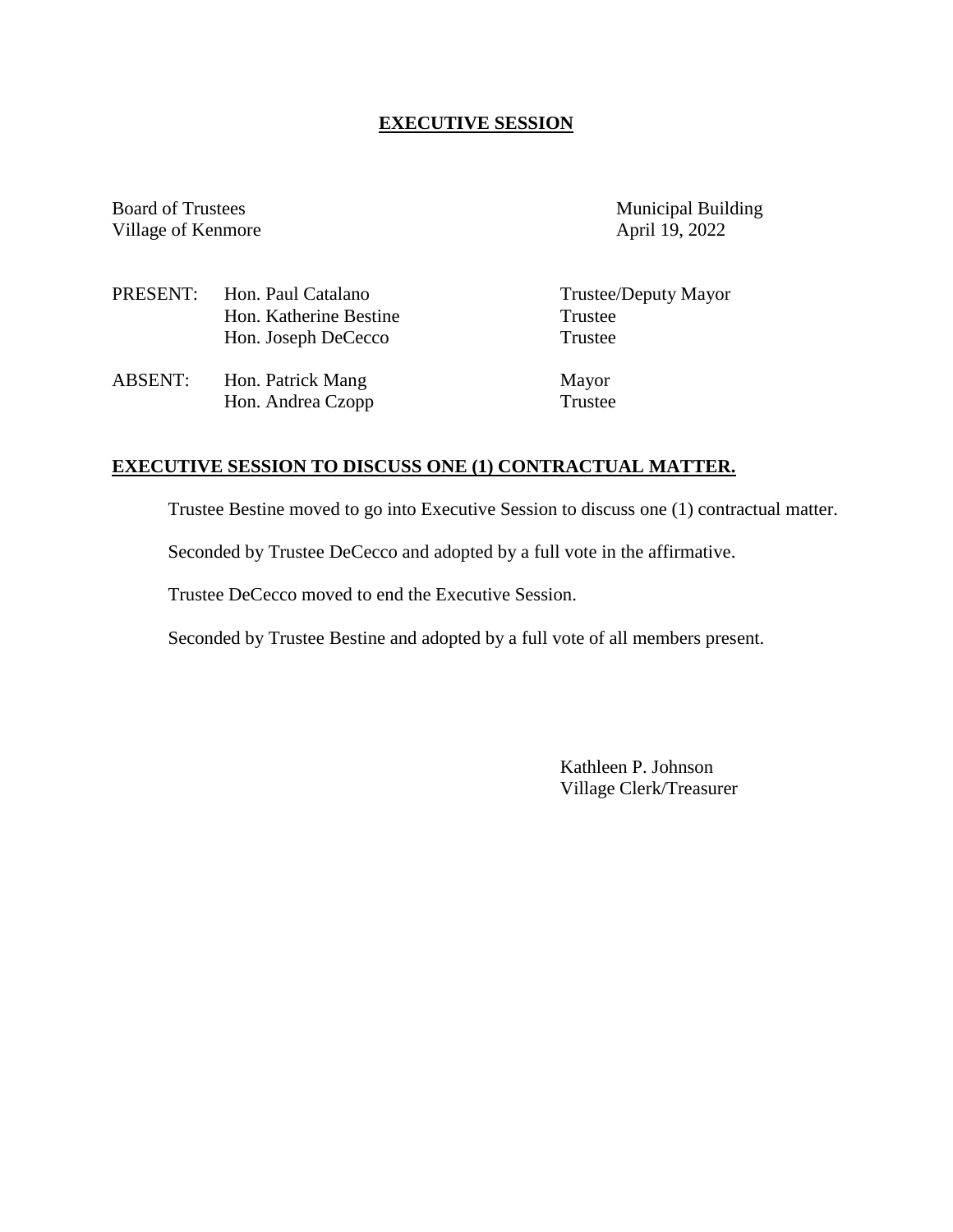## **CORPORATION PROCEEDINGS**

Board of Trustees Municipal Building Village of Kenmore April 19, 2022

|         | PRESENT: Hon. Paul Catalano | Trustee/Deputy Mayor |
|---------|-----------------------------|----------------------|
|         | Hon. Katherine Bestine      | Trustee              |
|         | Hon. Joseph DeCecco         | Trustee              |
| ABSENT: | Hon. Patrick Mang           | Mayor                |
|         | Hon. Andrea Czopp           | Trustee              |

The meeting was called to order at 7:30 p.m. by Deputy Mayor Paul Catalano. The Deputy Mayor led the Pledge of Allegiance.

## **BOARD APPROVED THE APPOINTMENTS OF THE FIRE CHIEF, FIRST ASSISTANT FIRE CHIEF AND SECOND ASSISTANT FIRE CHIEF FOR THE KENMORE VOLUNTEER FIRE DEPARTMENT.**

Trustee Bestine moved to approve the appointment of Fire Chief Anthony J. Gorney, First

Assistant Fire Chief Richard Ruby, and Second Assistant Fire Chief John T. Lauck to the

Kenmore Volunteer Fire Department.

Seconded by Trustee DeCecco and adopted by a full vote of all members present.

## **BOARD APPROVED THE APPOINTMENT OF A PERMANENT FULL-TIME** FIREFIGHTER TO THE KENMORE FIRE DEPARTMENT.

Trustee DeCecco moved to approve the appointment of Frank J. Cutrona as a permanent

full-time firefighter to the Kenmore Fire Department.

Seconded by Trustee Bestine and adopted by a full vote of all members present.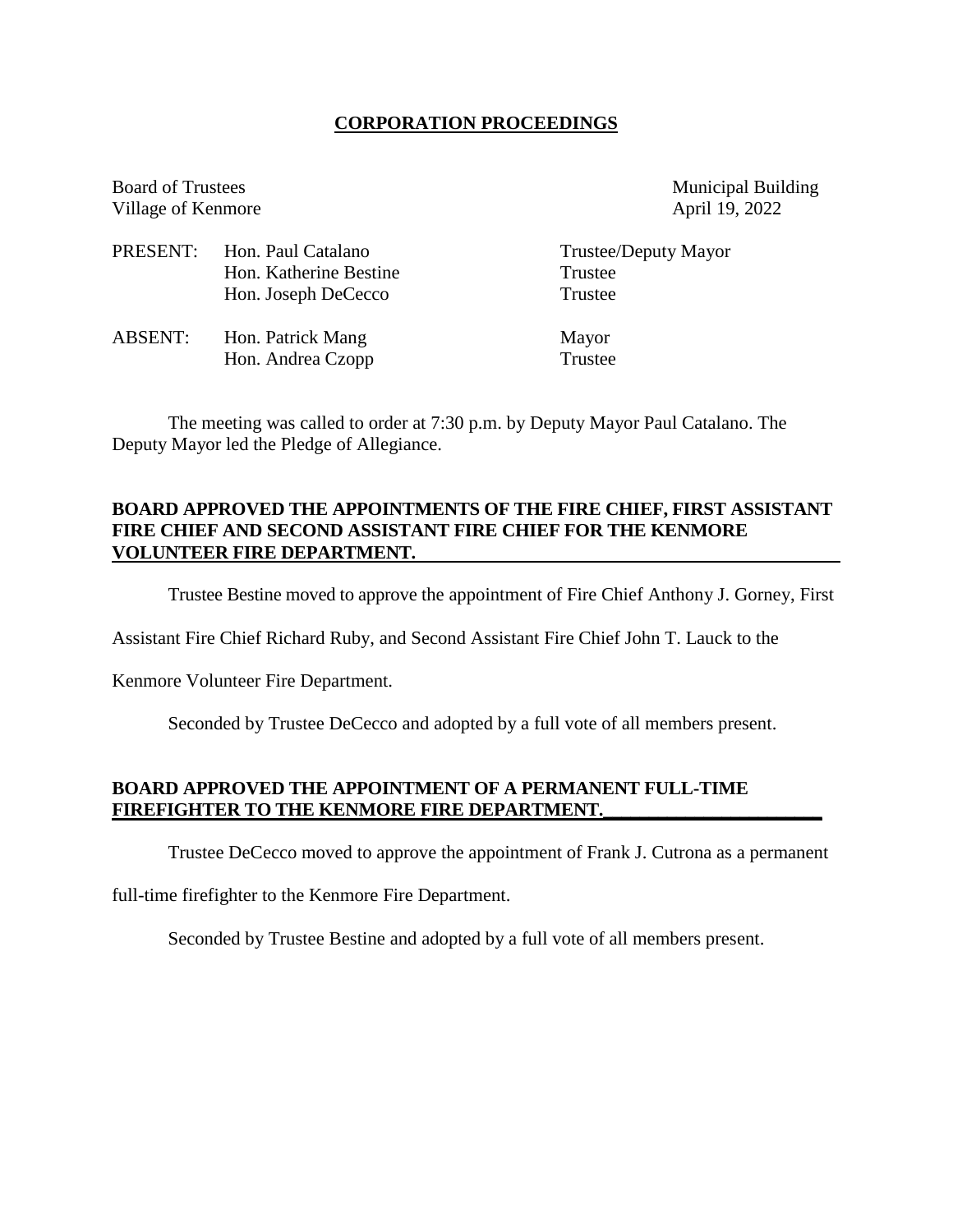## **BOARD APPROVED THE APPOINTMENT OF TWO PERMANENT FULL-TIME EMPLOYEES FOR THE DEPARTMENT OF PUBLIC WORKS.**

Trustee Bestine moved to approve the appointment of Joe Epolito as a permanent full-

time Assistant Auto Mechanic and Michael Gerace as a permanent full-time Laborer to the

Department of Public Works.

Seconded by Trustee DeCecco and adopted by a full vote of all members present.

## **BOARD APROVED THE APPOINTMENT OF A PERMANENT FULL-TIME MAINTENANCE WORKER FOR THE KENMORE COMMUNITY CENTER.**

Trustee DeCecco moved to approve the appointment of Justin Tromble as a permanent

full-time Maintenance Worker for the Kenmore Community Center.

Seconded by Trustee Bestine and adopted by a full vote of all members present.

## **BOARD APPROVED A BID FOR DISPOSAL OF WASTE TIRES WITH THE TOWN OF TONAWANDA.**

Trustee Bestine moved to approve a bid for disposal of waste tires with the Town of

Tonawanda.

Seconded by Trustee DeCecco and adopted by a full vote in the affirmative.

## **BOARD APPROVED AND GRANTED PERMISSION TO THE RESIDENTS OF EAST GIRARD BOULEVARD TO HOLD THEIR ANNUAL ISLAND PLANTING. \_\_\_\_\_\_\_\_\_**

Trustee DeCecco moved to approve and grant permission to the residents of East Girard

Boulevard to hold their annual Island Planting on May 21, 2022, at the request of Peggy Ivancic.

Seconded by Trustee Bestine and adopted by a full vote of all members present.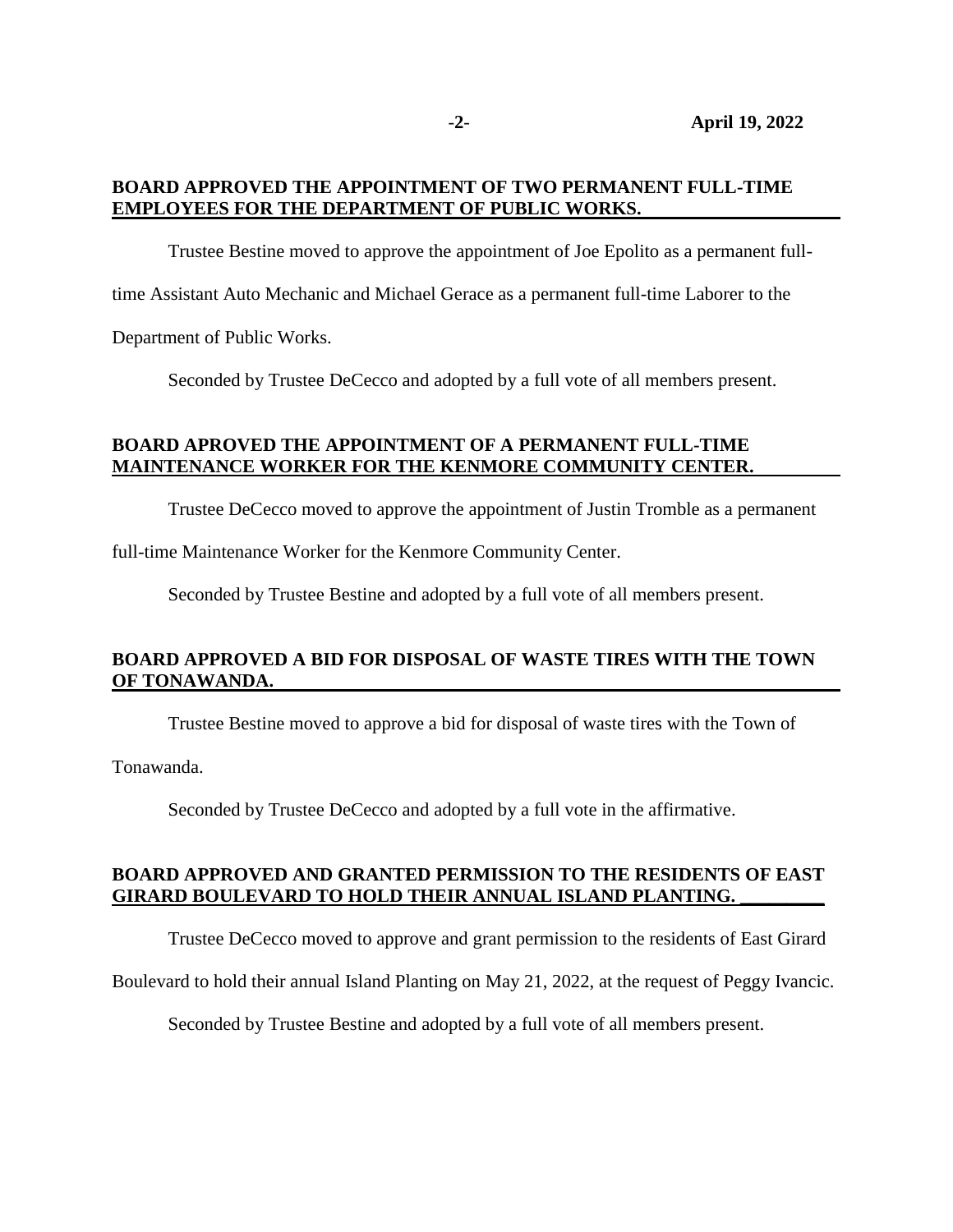## **BOARD APPROVED AND AWARDED A BID TO MILLENIUM FOR THE CDBG ADA CURB RAMP IMPROVEMENT PROJECT. \_\_\_\_\_\_\_\_\_\_\_\_**

Trustee Bestine moved to approve and awarded a bid to Millenium Construction for the CDBG ADA Curb Ramp Improvement Project for a base price of \$ 202,810, and alternates 1 and 2, for a total of \$465,890. A copy of the bid tabulation is attached to these minutes for record purposes.

Seconded by Trustee DeCecco and adopted by a full vote of all members present.

#### **ABSTRACT OF AUDITED VOUCHERS.**

Trustee Bestine offered the following resolution and moved for its adoption:

**RESOLVED,** that the Mayor be and he hereby is authorized to sign the Abstract of Audited Vouchers dated April 19, 2022, in the amount of \$404,414.12; General Fund \$75,419.86; Water Fund \$64,438.46; Sewer Fund \$249,437.80; Community Development Fund \$444.00; Capital Fund \$4,674.00 to direct the Treasurer to pay each of the listed claimants in the amount appearing opposite his/her name.

Seconded by Trustee DeCecco and adopted by a full vote in the affirmative.

#### **INVITATION FOR PUBLIC COMMENT/QUESTIONS**

The Deputy Mayor asked if anyone wished to be heard. No one responded.

Trustee Catalano congratulated the new fire chiefs, who were in attendance. He stated that the Kenmore Fire Department does an outstanding job, and that he is so proud of the all its members. He said that it's a tough job, which is appreciated by everyone on the Board.